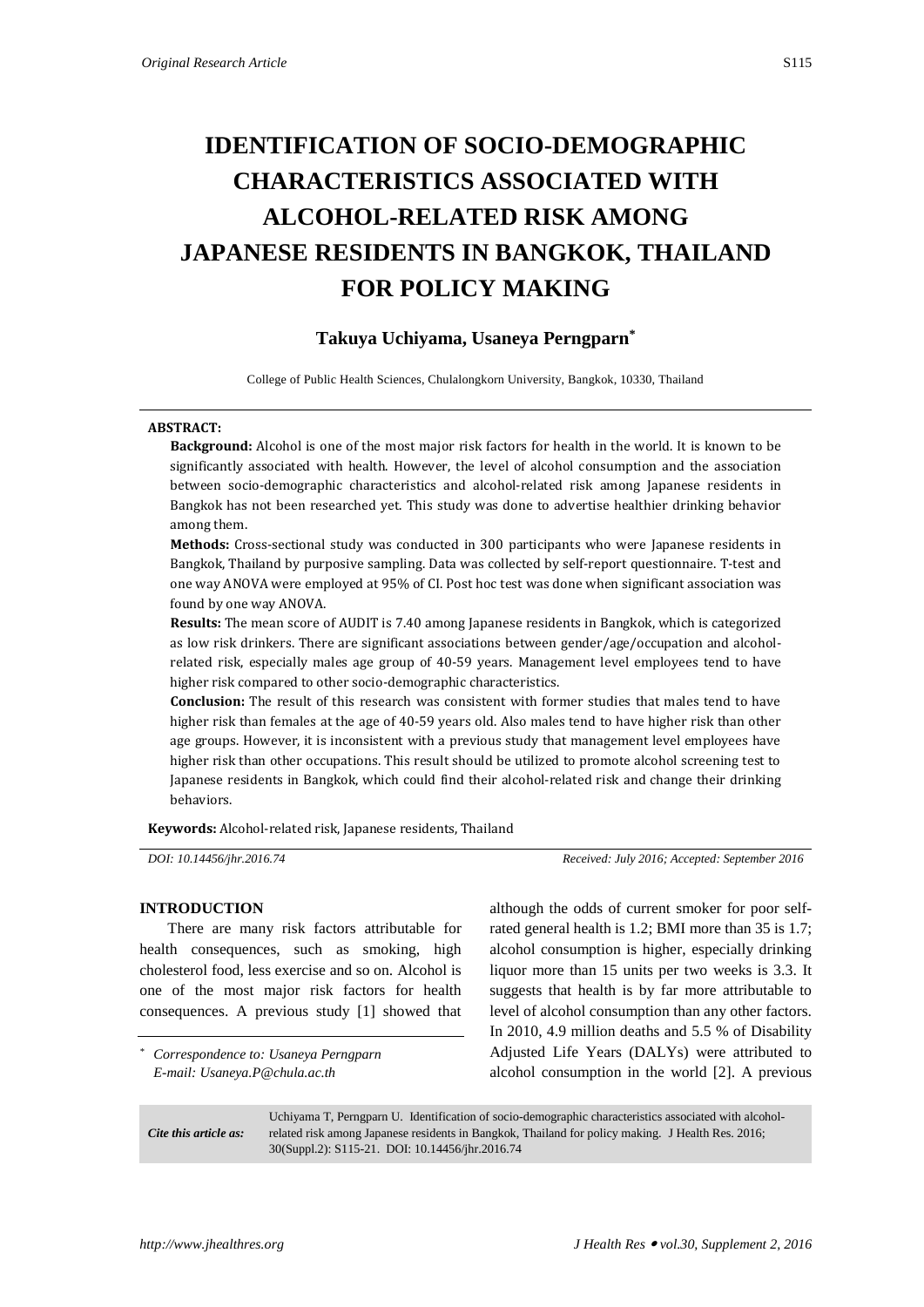study [3] mentioned that there are two types of negative effects of alcohol consumption: long-term effects and short-term effects. The long-term effects on health are high blood pressure, stroke, pancreatitis, liver disease, depression, dementia, sexual problems, and various cancers. It also has effects on social implications as family break-up, domestic abuse, unemployment, homelessness, and financial problems. The short-term effects on health are headache, hangover, blackout, stupor, coma, etc. Excessive amounts of alcohol consumption in a single setting so called binge drinking is defined as drinking more than 5 drinks per occasion for men and 4 for women; it interferes with the body's normal functions and causes the above symptoms [4]; this can also cause accidents, injuries and unplanned time off work or class [3, 5, 6]. It also damages neural systems responsible for impulse control [7], which increases likelihood of aggressive and risky behaviors [8].

Regarding the situation of chronic diseases attributable to alcohol in Japan by Ministry of Health, Labour and Welfare in Japan, it shows that the large amount of alcohol consumption is significantly associated with cirrhosis of liver, diabetes, high blood pressure, circulatory disease, diarrhea, and various cancers among Japanese people. According to the large-scale cohort studies conducted in Japan, mortality risk increased linearly with rising alcohol dose among drinkers, and 5% of total mortality, 3% of cancer mortality, 2% of heart disease mortality; and 9% of cerebrovascular disease mortality in men could be gained by the alcohol consumption of more than 46 g/day [9]. Additionally, as for level of alcohol consumption among Japanese people, the national survey in Japan in 2005 [10] showed that the rate of drinking behavior consuming at least 2 cans of beer in a day for at least 3 times in a week in whole population over 20 years old was 20.8%. The rate between male and female is totally different. Although the rate in female was only 7.3%; the rate in male was 36.7%. Furthermore, according to National Hospital Organization Kurihama Medical and Addiction Center, distribution of AUDIT score, which is worldwide known questionnaire measuring the risk of alcohol consumption in Japan is as follows; 76.2% of males are categorized as abstainers or low risk drinkers; 18.9% are hazardous drinkers; 3.4% are harmful drinkers; and 1.6% are probable alcohol dependent drinkers [11]. In terms of women, 96.7%

are abstainers or low risk drinkers. There are only less than 4% of women who are categorized as more than hazardous drinkers in Japan.

As above-mentioned, there are some previous domestic researches about alcohol consumption among Japanese people. However, the alcohol consumption characteristics among Japanese residents in Bangkok and the association between socio-demographic characteristics and alcoholrelated risk have not been studied yet. The number of Japanese residents living in Thailand has been increasing rapidly; so that the alcohol consumption characteristics, which could be one of the main factors for poor health, should be researched to grasp the accurate situation of alcohol drinking and prevent the alcohol-related harm among them. Also, in order to find out the risky group among them, the association between socio-demographic characteristics and the alcohol-related risk is investigated. If there is a significant difference of the alcohol-related risk between socio-demographic characteristics, it is possible to focus on the risky group and advertise intervention to them. The result will be utilized for the policy and health system making, which would decrease the poor health caused by alcohol drinking among Japanese residents in Bangkok.

## **METHODOLOGY**

This is a cross-sectional descriptive and analytical study. It aims to find the alcohol consumption characteristics and examines the association between socio-demographic characteristics and alcohol-related risk among Japanese residents in Bangkok.

## **Participants**

According to the Embassy of Japan in Thailand, it was estimated that there were 46,367 Japanese long-stay residents in Bangkok in 2014. The qualifications to be a participant in this study are 1) having Japanese nationality, 2) being able to read and write Japanese, 3) holding a visa to stay in Thailand except transit or tourist visa, 4) being 20 years old or above (this is because drinking alcohol is allowed for those who are 20 or above both in Japan and in Thailand), 5) living in Bangkok for at least previous 30 days, and 6) agreeing with the concept of this study and willing to participate in the questionnaire. According to the Cochran's sample calculation formula [12], sample size in this study is 253, which is 0.55% of the number of estimated Japanese residents in 2014.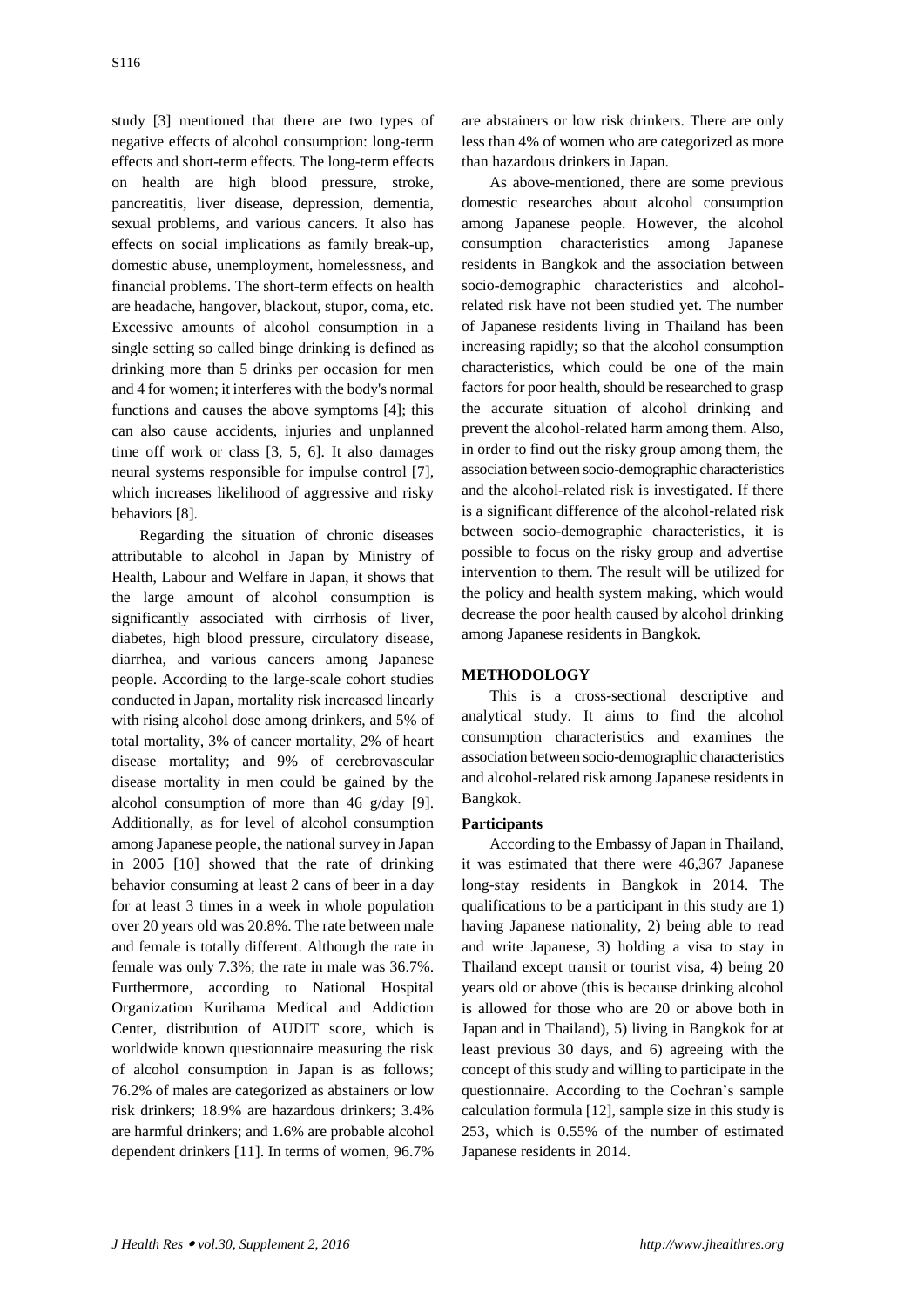#### **Instruments**

There are 2 types of instruments used in this study. For socio-demographic characteristics, there are 6 items to ask including gender (Male or Female), age (open-ended), occupation (Management, Administrative staff, Technical staff, Professional, Self-employed, Unemployed or Others), marital status (Married, Never married, Divorced or Widowed), living condition (Living alone, Living with family or Others), and educational background (Junior high school, Senior high school, Undergraduate, Master/Ph.D or Others). For alcohol-related risk measurement during last year, AUDIT was used. 10 items, "frequency of drinking", "typical quantity", "frequency of heavy drinking", "impaired control over drinking", "increased salience of drinking", "morning drinking", "guilt after drinking", "blackouts", "alcohol-related injuries", "others concerned about drinking", were asked. Examples of the number of drinking are shown in the questionnaire, as a can of beer is 1.5 drinks; a large bin of beer is 2.5 drinks; wine in a typical wine glass is 1.5 drinks and so on. In this case, the participants can imagine their typical quantity of drinking. The first 8 items have 5 response options which have score from 0 to 4; and the last 2 items have 3 response options which have score at 0, 2 or 4. The scores are summed from 0 up to 40. In general cut-off score in AUDIT [13], people who score 0 are abstainers, while those who have 1-7 are considered as low risk drinkers. Scores between 8 and 15 represent people who drink in excess of guidelines for low risk consumption (hazardous drinking; more than 10 grams of alcohol a day). A score of  $\geq$  16 on the AUDIT scale is classified as drinking at a harmful level; and a score  $\geq$  20 is defined as probable alcohol dependence. However, as written in the guideline of AUDIT [13], cut-off score is subject to change slightly depending on the country's drinking patterns and the alcohol content of standard drinks. According to Ministry of Health, Labor, and Welfare in Japan, cut-off score in AUDIT in Japan is recommended as follows: 0 is abstainer; 1-7 is low risk drinking; 8-14 is hazardous drinking,  $\geq 15$  is harmful drinking; and  $\geq 20$  is probable alcohol dependence [13]. Therefore, this cut-off score is applied in this study. In addition to AUDIT, 4 items about drink history in life, first drink age, frequency of alcohol drinking within 30 days, and amount of alcohol drinking per occasion within 30 days are asked to figure out the alcohol consumption characteristics.

#### **Data collection**

Convenience sampling was conducted to recruit the samples of Japanese residents in Bangkok in this study. The researcher found Japanese residents who were the members of Japanese communities. Those communities were searched online conveniently by the researcher. For data collection, the instruction for participation in this research was given in front of participants. Questionnaires, information sheet and form of informed consent were distributed by the researcher.

The answers were self-report. It usually took 15-20 minutes to complete the questionnaire. The researcher monitored the participants answering the questionnaire and collected it when they completed.

This research was approved by Chulalongkorn University Ethical Review Committee (approval no. 066/59). In this study, three experts in this field reviewed the content validity before conducting data collection and approved the questionnaire. AUDIT is an international questionnaire, the questions cannot be deleted. The researcher did the reliability test for the questionnaire among 45 samples; and it showed Cronbach's alpha at 0.81.

#### **Data analysis**

For descriptive statistics, frequencies, percentage, mean and standard deviation are calculated. For statistical analysis, t-test and one way ANOVA are used to examine associations between socio-demographic characteristics and alcohol-related risk. Post hoc test is done to find out between which categories in a characteristic. There is a statistically significant difference when a significant association is found by one way ANOVA.

## **RESULTS**

#### **Socio-demographic characteristics**

Two hundred and nine men and 91 women participated in this research. Mean age of the participants is 44.5 years old  $(\pm 13.86)$ . Regarding occupation among the participants, nearly one-third of them are management level employees. For marital status, nearly 60% of the participants are married; and 36% of them have never married. The rest of them are divorced and widowed. In regard to living condition, nearly 55% of participants are living alone; and the rest, nearly 45% of them are living with their family or someone. In respect of educational background, senior high school as the final educational history is 15.3%, undergraduate is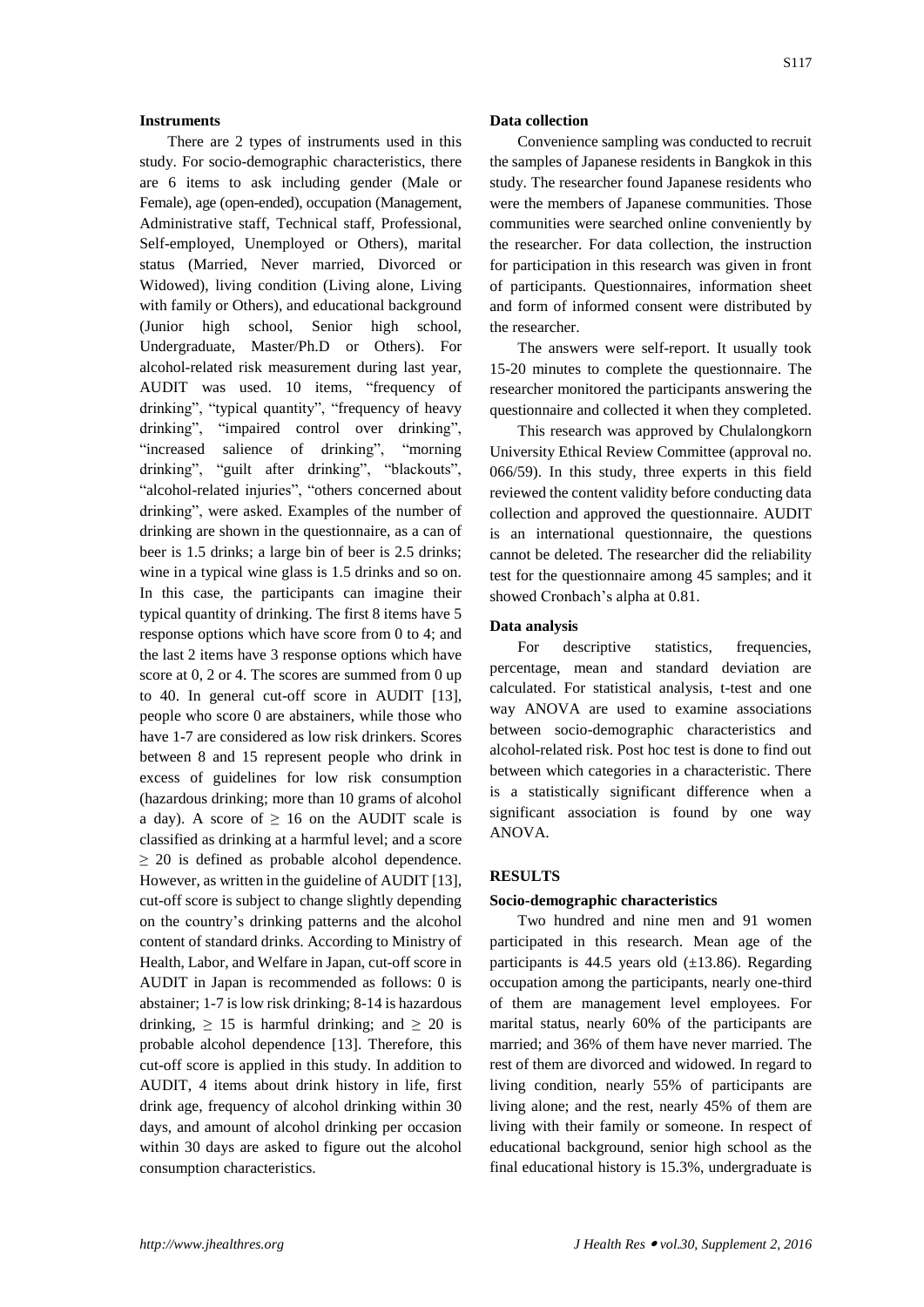|                                          |                            | <b>Male</b> $(n = 209)$   | Female $(n = 91)$ | Total $(n = 300)$ |  |
|------------------------------------------|----------------------------|---------------------------|-------------------|-------------------|--|
| <b>First-drink age</b>                   | $\leq$ 15                  | 29 (14.5%)                | $9(10.3\%)$       | 38 (13.2%)        |  |
| (years)                                  | $16-19$                    | 105 (52.5%)<br>37 (42.5%) |                   | 142 (49.5%)       |  |
|                                          | $\geq 20$                  | 66 (33.0%)                | 41 (47.1%)        | 107 (37.3%)       |  |
|                                          | Missing                    | 9                         | 4                 | 13                |  |
|                                          | Mean                       | 17.79                     | 18.56             | 18.02             |  |
|                                          | <b>SD</b>                  | 2.55                      | 3.62              | 2.93              |  |
| <b>Frequency of</b>                      | Never                      | 23 (11.0%)                | 17 (18.70%)       | 40 (13.3%)        |  |
| alcohol drinking                         | Once                       | $15(7.2\%)$               | $12(13.2\%)$      | $27(9.0\%)$       |  |
| within 30 days                           | 2-4 times                  | $42(20.1\%)$              | $30(33.0\%)$      | 72 (24.0%)        |  |
|                                          | 2-3 times a week           | 55 (26.3%)                | $20(22.0\%)$      | 75 (25.0%)        |  |
|                                          | 4 or more times a week     | 74 (35.4%)                | $12(13.2\%)$      | 86 (28.7%)        |  |
| <b>Amount of alcohol</b><br>drinking per | $1-2$                      | 47 (25.5%)                | 36 (48.6%)        | 83 (32.2%)        |  |
|                                          | $3 - 4$                    | 63 (34.2%)                | 26 (35.1%)        | 89 (34.5%)        |  |
| occasion within 30                       | $5 - 6$                    | 36 (19.6%)                | $5(6.8\%)$        | 41 (15.9%)        |  |
| days (drinks)                            | $7-9$                      | 20 (10.9%)                | $1(1.4\%)$        | $21(8.1\%)$       |  |
|                                          | More than 9                | 18 (9.8%)                 | $6(8.1\%)$        | 24 (9.3%)         |  |
|                                          | Missing                    | 25                        | 17                | 42                |  |
| Alcohol-related<br>risk group            | Abstainer                  | $14(6.7\%)$               | 14 (15.4%)        | 28 (9.3%)         |  |
|                                          | Low risk                   | 89 (42.6%)                | 61 (67.0%)        | 150 (50.0%)       |  |
|                                          | Hazardous                  | $67(32.1\%)$              | 15(16.5%)         | 82 (27.3%)        |  |
|                                          | Harmful                    | $25(12.0\%)$              | $\overline{0}$    | 25(8.3%)          |  |
|                                          | Probable alcohol dependent | $14(6.7\%)$               | $1(1.1\%)$        | $15(5.0\%)$       |  |
| <b>AUDIT</b> score                       | Mean $(SD)$                | 8.78 (6.63)               | 4.23(4.15)        | 7.40(6.34)        |  |

**Table 1** Alcohol consumption characteristics between male and female  $(n = 300)$ 

65.3%, graduate is 11.3%, and others are 8.0%. The participants in others graduated from a junior high school or a vocational school.

#### **Alcohol consumption characteristics**

Total samples employed in this study are 300. Table 1 shows the alcohol consumption characteristics between male and female. All the male participants have ever drunk alcoholic beverage in their lives; however, one of the female participants is a lifelong abstainer. For first drink age, the mean is  $18.02$  years old  $(\pm 2.93)$  among Japanese residents. Nearly 90% of male participants and more than 80% of female participants drank alcoholic beverage within 30 days. For amount of alcohol drinking per occasion within 30 days, one third of the participants consumed more than 4 drinks. The mean score of AUDIT is  $8.78$  ( $\pm$ 6.63) among males and  $4.23$  ( $\pm 4.15$ ) among females, which is regarded as low risk drinking. As a whole, 9.3% of the participants are abstainers; and 13.3% of them are categorized as harmful and probable alcohol dependent drinkers.

## **Association between socio-demographic characteristics and alcohol-related risk**

As Table 2, the mean score of AUDIT in males is twice as large as in females. As a whole, males are categorized as hazardous drinkers and females are low risk drinkers. A significant association between gender and alcohol-related risk is found by t-test (*p-*value = 0.000). Males have statistically much higher alcohol-related risk than females. There is a significant association between age and alcoholrelated risk ( $p$ -value = 0.040); however, Tukey post hoc test does not find any significant difference of AUDIT score between ages. A significant association between occupation and alcohol-related risk is found  $(p$ -value  $= 0.021$ ). Significant differences are found between management level employees and professional workers (*p-*value = 0.004), between management level employees and unemployed persons (*p-*value = 0.000), and between management level employees and others (*p-*value = 0.000) by Tukey post hoc test. However, for marital status, living condition, and educational background, significant associations are not found with alcoholrelated risk.

#### **DISCUSSION & CONCLUSION**

For amount of alcohol drinking per occasion within 30 days, 40.3% of male participants and 16.3% of female participants had at least 5 drinks per occasion, which is defined as binge drinking. The mean score of AUDIT among Japanese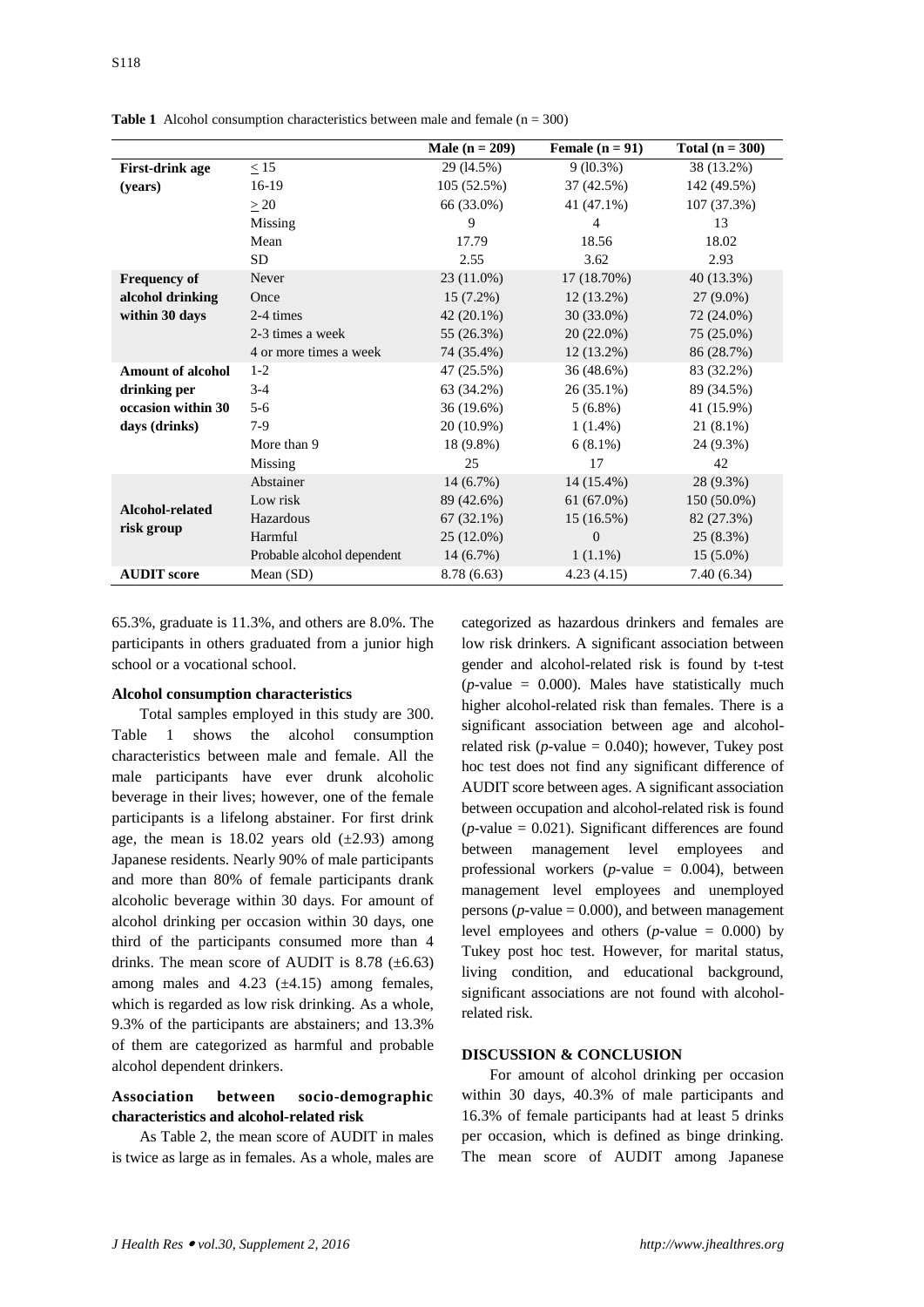| Socio-demographic     |                               | <b>Frequency</b> | <b>Mean of</b><br><b>AUDIT</b> | <b>SD</b> | T-value/<br><b>F-value</b> | <i>p</i> -value |
|-----------------------|-------------------------------|------------------|--------------------------------|-----------|----------------------------|-----------------|
| Gender                | Male                          | 209              | 8.78                           | 6.64      | 6.048                      | $**0.000$       |
|                       | Female                        | 91               | 4.23                           | 4.15      |                            |                 |
| Age (years)           | 20-39                         | 115              | 6.87                           | 5.61      |                            |                 |
|                       | $40 - 59$                     | 136              | 8.37                           | 6.71      | 3.263                      | $*0.040$        |
|                       | 60 or above                   | 49               | 5.98                           | 6.60      |                            |                 |
| Occupation            | Management                    | 94               | 10.40                          | 7.06      |                            |                 |
|                       | Staff (administration)        | 25               | 7.32                           | 5.15      | 7.025                      | $**0.000$       |
|                       | Staff(technical personnel)    | 26               | 7.23                           | 3.81      |                            |                 |
|                       | Professional (medical doctor, | 32               | 5.78                           | 4.92      |                            |                 |
|                       | lawer, professor etc.)        |                  |                                |           |                            |                 |
|                       | Self-employed                 | 22               | 7.95                           | 6.21      |                            |                 |
|                       | Unemployed                    | 59               | 4.66                           | 6.08      |                            |                 |
|                       | Other                         | 42               | 5.64                           | 5.35      |                            |                 |
| <b>Marital status</b> | Married                       | 177              | 8.05                           | 6.88      |                            |                 |
|                       | Never married                 | 108              | 6.33                           | 5.00      | 2.471                      | 0.086           |
|                       | Others                        | 15               | 7.53                           | 7.70      |                            |                 |
| Living condition      | Living alone                  | 164              | 7.76                           | 6.06      | 0.772                      | 0.283           |
|                       | Living with family/others     | 136              | 6.97                           | 6.66      |                            |                 |
| <b>Educational</b>    | Senior high school            | 46               | 6.11                           | 5.49      | 0.772                      | 0.511           |
| background            | Undergraduate                 | 196              | 7.65                           | 6.78      |                            |                 |
|                       | Graduate                      | 34               | 7.44                           | 4.73      |                            |                 |
|                       | Others                        | 24               | 7.83                           | 6.19      |                            |                 |

**Table 2** Association between socio-demographic characteristics and alcohol-related risk (n = 300)

\* *p-*value < 0.05, \*\* *p-*value <0.01

According to Tukey post hoc test, among occupations, there are significant differences of AUDIT score between Management and Professional (medical doctor, lawer, professor etc.) with *p-*value at 0.004, between Management and Unemployed with *p-*value at 0.000, and between Management and Others with *p-*value at 0.000

residents in Bangkok is 7.40, which is regarded as low risk. For the distribution of the alcohol-related risk group, though the percentage of abstainer and low risk drinker in males is 49.3 and in females is 82.4 among Japanese residents in Bangkok, that in males is 76.1 and in females is 96.7 among general population in Japan [14]. This suggests that Japanese residents in Bangkok have higher possibility of drinking alcohol at more dangerous level (hazardous, harmful, and probable alcohol dependent) than general population in Japan.

There is a significant difference of alcoholrelated risk between male and female. The result of the analysis shows males have higher alcoholrelated risk than women. This is consistent with the former studies which measured alcohol consumption in Japan [10, 15]. For age, though no significant difference is found by Tukey post hoc test, age group of 40-59 has higher mean score of AUDIT than two other age groups. This trend is same as the situation of drinking customs in Japan [10]. Young age group tends to drink less alcoholic beverages than middle age group in Japan. This is also true in Bangkok. There is a significant difference of alcohol-related risk between occupations. As Table 2 shows, management level employees have the highest mean score of alcohol-related risk among the occupations. This is inconsistent with the former study [16]. It says people with higher socio-economic status have less alcohol-related risk compared to those who are with less socio-economic status. However, in the research, some of the business persons said, in Bangkok, they are required to host temporary business travelers from Japan. And usually the senior and management level employees tend to attend that kind of business table. That could increase their chance of drinking alcohol. Though marital status is not associated with alcohol-related risk, those who are married tend to have higher alcohol-related risk than those who have never been married. This is inconsistent with the former study [17]. It shows "married" is a protective factor for drinking much, in other words, those who are married tend to have less alcohol-related risk than those who are single. The reason for the result in this study is unclear.

As a result, 40-59 year-old male management level employees have statistically higher alcohol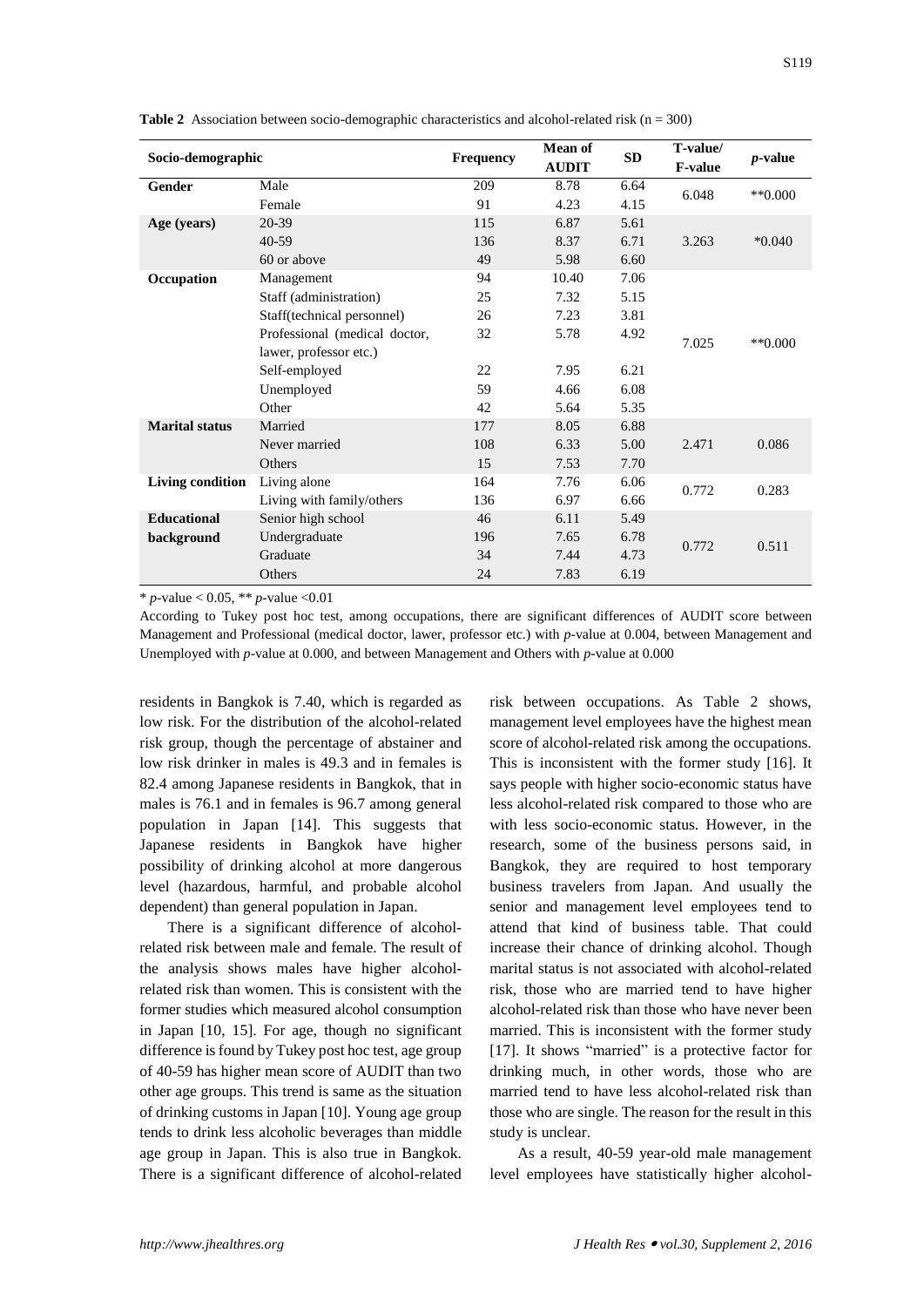related risk than any other characteristics among Japanese residents in Bangkok.

## **LIMITATION**

Because purposive sampling was conducted for sampling technique in this study, the result is biased in some ways. In order to conduct simple random sampling for Japanese residents in Bangkok, the assistance of large Japanese communities or public organizations will be needed; this due to individual persons or groups cannot access to many and unspecified number of Japanese residents only by themselves.

#### **POLICY RECOMMENDATION**

As mentioned above, Japanese residents in Bangkok have higher alcohol-related risk than general population in Japan. Even though Japanese residents in Bangkok are categorized as low risk drinking, if they keep drinking at the same level as of now, their health status could possibly become worse. Decreasing the alcohol-related risk or keeping the lower alcohol-related risk is needed to improve or maintain good health status among them.

Then, how do we decrease the alcohol-related risk among Japanese residents in Bangkok? First of all, main target is male, 40-59 year old, and management level employees because they are significantly associated with higher alcohol-related risk in this study.

Secondly, Japanese Embassy in Thailand should take initiative on this matter because they are responsible for health status of Japanese residents in Thailand; and public authority has power over companies or private organizations. Then, how can they decrease the alcohol-related risk? How can they advertise lower alcohol consumption?

According to OECD, a medical intervention is effective and cheap to decrease alcohol consumption [18]. In a policy suggestion from OECD, it states counseling with a primary care doctor decreases the risk of a lot of alcohol consumption. This is also suggested by Ministry of Health, Labor and Welfare in Japan as "Brief Intervention" [19]. Brief Intervention is short-time counseling with a medical doctor to decrease the amount of patient's alcohol consumption with a principle "FRAMES" (feedback, responsibility, advice, menu, empathy, and self-efficacy). Thus, researcher think Brief Intervention should be advertised for risky drinkers. What is important for this is how to advertise it, in other words, how to make them think of their health

risk due to alcohol and how to urge them to understand how risky they are. In my opinion, AUDIT or other questionnaires to measure the risk of alcohol drinking could be one of the tools which make them feel concerned about the alcohol-related risk and their health status. By showing the score and visualizing the risk, those tools might, at least, make them realize their risk of drinking alcohol, which would make them feel like they want to change their drinking behavior. If they feel so, the chance of going to see a doctor for Brief Intervention would become higher. As there are some Japanese doctors and doctors who can communicate in Japanese in Bangkok, risky drinkers are able to receive counseling and change their drinking behavior with a help of medical doctors. This will prevent future decline in health by alcohol among Japanese residents in Bangkok.

Then, how can Japanese organizations advertise those alcohol-briefing tools? Researcher thinks that health checkup is a good chance to make Japanese workers answer those questionnaires. Because Japanese business persons are the main target for this (male, 40-59 year old, and management level employees) and are required to receive a health checkup at least once a year. Those briefing tools can be distributed at that time. When the result of health checkup is announced, the score of alcoholbriefing test (alcohol-related risk) is also announced. Japanese Chamber of Commerce in Bangkok has more than 1,700 member companies in Thailand. If it recommends member companies have an alcoholbriefing test in the annual health checkup, Japanese residents have more chances to realize their alcoholrelated risk. Also, Japanese Association in Thailand has many individual Japanese members. If it introduces a brief test to the members, some of them might be interested in answering the questionnaire and realize their alcohol-related risk. Japanese organizations, especially Japanese Embassy in Thailand, which is in charge of management of health status of Japanese national in Thailand, should try to coordinate with other Japanese organizations and make a comprehensive system about this.

However, this could not be a fundamental solution for the alcoholic problem, even if the advertisement is well done. To decrease the alcoholrelated risk more, rigorous political interventions which restrict the environment surrounding alcohol consumption are needed. Not only for Japanese residents but also for all the people living in